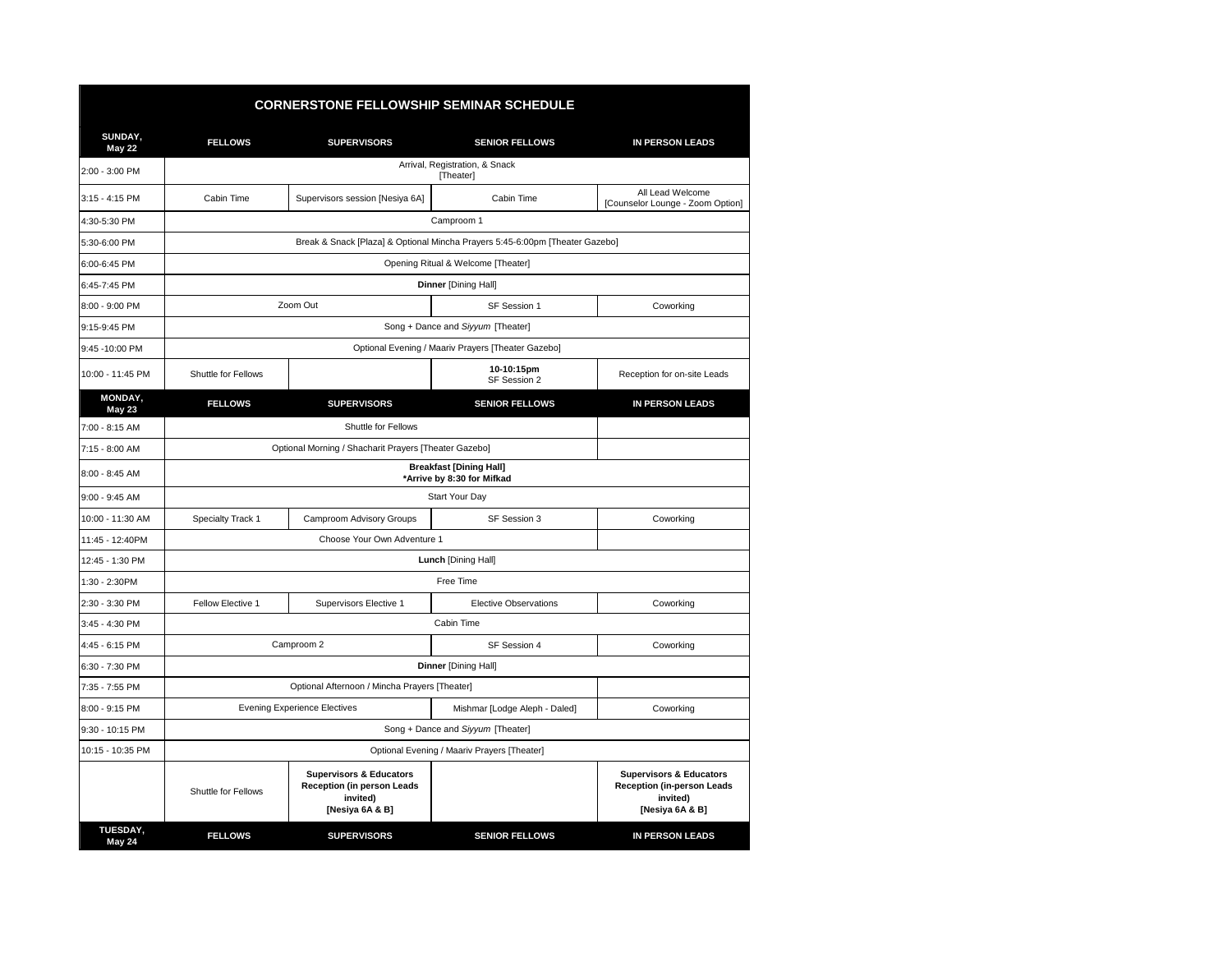| 7:00 - 8:15 AM                     | Shuttle for Fellows                                                |                                                                                     |                                                                    |                                                                         |  |  |  |  |
|------------------------------------|--------------------------------------------------------------------|-------------------------------------------------------------------------------------|--------------------------------------------------------------------|-------------------------------------------------------------------------|--|--|--|--|
| 7:30 - 8:00 AM                     |                                                                    | Optional Morning / Shacharit Prayers [Nesiya 6A/B]                                  |                                                                    |                                                                         |  |  |  |  |
| 8:00 - 8:45 AM                     | <b>Breakfast [Dining Hall]</b><br>*Arrive by 8:30 for Mifkad       |                                                                                     |                                                                    |                                                                         |  |  |  |  |
| 9:00 - 10:30 AM                    | Specialty Track 2                                                  | Camproom Advisory Groups                                                            | SF Session 5                                                       | Coworking                                                               |  |  |  |  |
| 10:45 - 12:30PM                    |                                                                    |                                                                                     | Coworking                                                          |                                                                         |  |  |  |  |
| 12:45 - 1:30 PM                    |                                                                    | Lunch Cookout & Cornerstone's 20th Birthday Party [Field]                           |                                                                    |                                                                         |  |  |  |  |
| 1:30 - 2:00PM                      | Free Time                                                          |                                                                                     |                                                                    |                                                                         |  |  |  |  |
| 2:00 - 3:00 PM                     | Elevate Part 2<br>Coworking                                        |                                                                                     |                                                                    |                                                                         |  |  |  |  |
| 3:15 - 4:00PM                      |                                                                    |                                                                                     | Energize Your Day                                                  |                                                                         |  |  |  |  |
| 4:00-4:45PM                        | Free Time/ Optional Choose Your Own Adventure 2<br>Coworking       |                                                                                     |                                                                    |                                                                         |  |  |  |  |
| 4:45 - 5:30PM                      | Cabin Time                                                         |                                                                                     |                                                                    |                                                                         |  |  |  |  |
| 5:45 - 6:45 PM                     | Camproom 3<br>SF Session 6<br>Coworking                            |                                                                                     |                                                                    |                                                                         |  |  |  |  |
| 7:00 - 8:00 PM                     | <b>Dinner [Dining Hall]</b><br>** Group Photos by University       |                                                                                     |                                                                    |                                                                         |  |  |  |  |
| 8:00-8:30PM                        | Free Time to grab campfire gear                                    |                                                                                     |                                                                    |                                                                         |  |  |  |  |
| 8:30-10:00PM                       | Community Nighttime Experience & Campfire [Theater]                |                                                                                     |                                                                    |                                                                         |  |  |  |  |
| 10:15 - 10:35 PM                   | Optional Evening / Maariv Prayers [Theater]                        |                                                                                     |                                                                    |                                                                         |  |  |  |  |
| 10:15 - 11:45 PM                   | Shuttle for Fellows                                                |                                                                                     |                                                                    |                                                                         |  |  |  |  |
| <b>WEDNESDAY,</b><br><b>May 25</b> | <b>FELLOWS</b>                                                     | <b>SUPERVISORS</b>                                                                  | <b>SENIOR FELLOWS</b>                                              | <b>IN PERSON LEADS</b>                                                  |  |  |  |  |
| 7:00 - 8:15 AM                     | Shuttle for Fellows                                                |                                                                                     |                                                                    |                                                                         |  |  |  |  |
| 7:30 - 8:00 AM                     | Optional Morning / Shacharit Prayers [Nesiya 6A/B]                 |                                                                                     |                                                                    |                                                                         |  |  |  |  |
| 8:00 - 8:45 AM                     | <b>Breakfast [Dining Hall]</b><br>*Arrive by 8:30 for Mifkad       |                                                                                     |                                                                    |                                                                         |  |  |  |  |
| $9:00 - 10:00$ AM                  | Fellow Elective 2a - program<br>and facilitation skills (adapt it) | Supervisors Elective 2<br>$(9-10:15AM)$                                             | Fellow Elective 2a - program and<br>facilitation skills (adapt it) | Coworking                                                               |  |  |  |  |
| 10:15 - 11:15AM                    | Fellow Elective 2b - program<br>and facilitation skills (adapt it) | Camproom Prep + Connect with<br>Lead (10:30-11:15AM)                                | Fellow Elective 2b - program and<br>facilitation skills (adapt it) | Coworking                                                               |  |  |  |  |
| 11:30 - 12:30 PM                   | Camproom 4<br>SF Session 7                                         |                                                                                     | Camproom 4                                                         |                                                                         |  |  |  |  |
| 12:45 - 1:30 PM                    | Lunch [Dining Hall]                                                |                                                                                     |                                                                    |                                                                         |  |  |  |  |
| 1:30 - 2:30PM                      | Free Time<br>** Check schedule for photos                          |                                                                                     |                                                                    | <b>Lead Session</b><br>[Counselor Lounge - Zoom Option]                 |  |  |  |  |
|                                    |                                                                    |                                                                                     |                                                                    |                                                                         |  |  |  |  |
| 2:30 - 4:00 PM                     | Specialty Track 3                                                  | Camproom Advisory Groups /<br>Small Group Meetings of<br>Leads+Advisors+Supervisors | SF Session 8                                                       | 2:45 - 3:45 PM<br>Small Group Meetings of<br>Leads+Advisors+Supervisors |  |  |  |  |
| 4:10 - 4:20PM                      |                                                                    |                                                                                     | Optional Afternoon / Mincha Prayers [Theater]                      |                                                                         |  |  |  |  |
| 4:30 - 6:15 PM                     |                                                                    |                                                                                     | Camproom 5                                                         |                                                                         |  |  |  |  |
| 6:30 - 7:30 PM                     |                                                                    |                                                                                     | <b>Dinner [Dining Hall]</b><br>**Group Photos by Movement          |                                                                         |  |  |  |  |
| 7:45 - 8:30PM                      |                                                                    | Wind Down Your Day                                                                  |                                                                    |                                                                         |  |  |  |  |